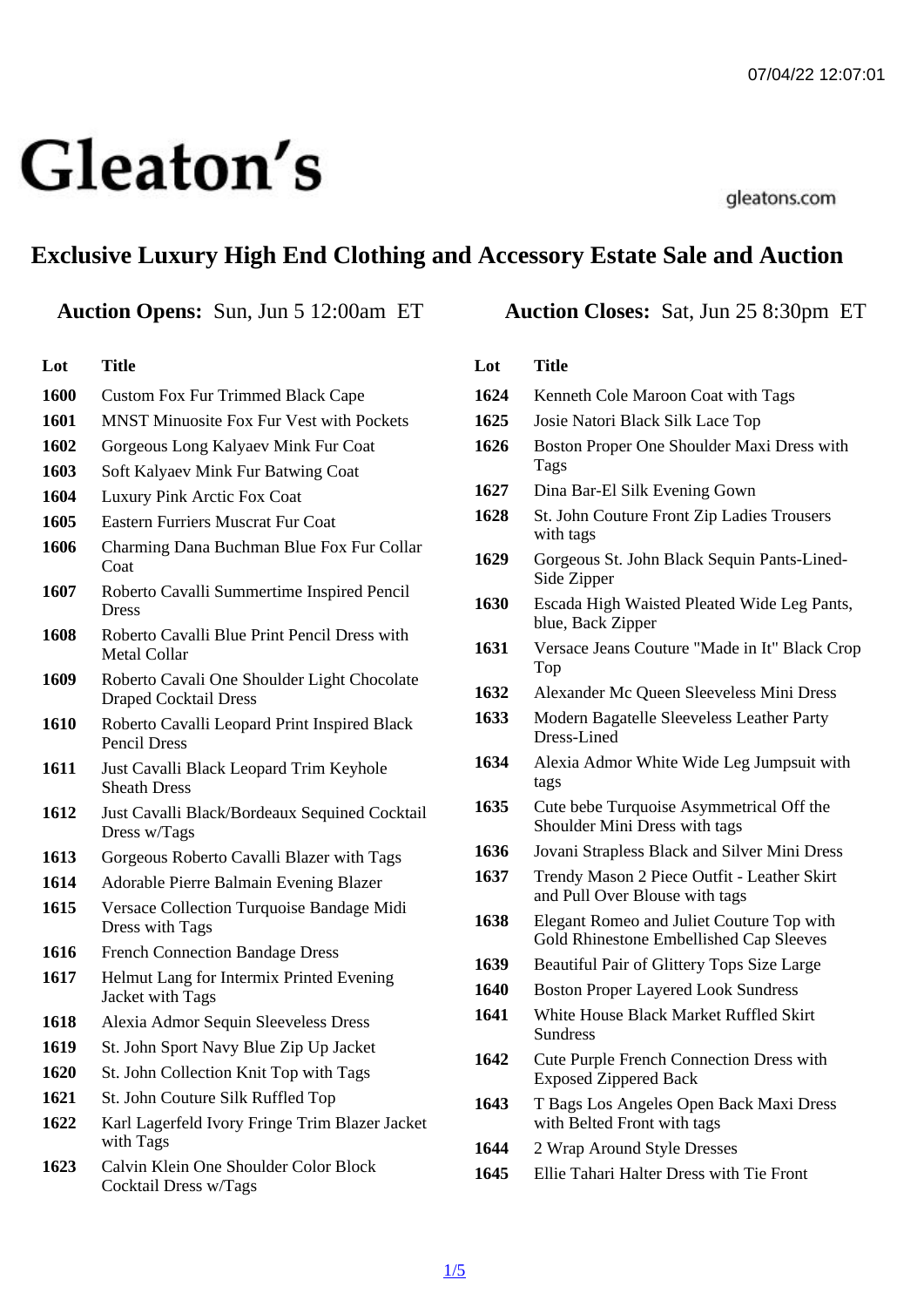| Lot          | Title                                                                       | Lot  | Title                                                                      |
|--------------|-----------------------------------------------------------------------------|------|----------------------------------------------------------------------------|
| 1646         | Kay Unger New York Long Sleeve Bolero<br>Jacket - Includes Undershirt       | 1682 | Purple Brian Atwood Peep toe Platform Heels<br>with Crystal Embellishments |
| 1647         | Polo by Ralph Lauren Men's Classic Wine Polo                                | 1683 | Nice Leather Ladies Cowboy Boots From Brazil                               |
| 1648         | Shirt with tags<br>Polo by Ralph Lauren Aged Wine Custom fit                | 1684 | Alaia Paris Black Suede Pumps with Box &<br>Dust Bags                      |
| 1649         | Men's Polo Shirt with tags<br>Polo by Ralph Lauren Men's Classic fit Mercer | 1685 | Giuseppe Zanotti Peep-Toe Black Platform<br>Heels with Box                 |
|              | Club Polo Shirt                                                             | 1686 | Siya Vero Cuoio Black & Blue Heels with Box                                |
| 1651         | Columbia Interchange Black Men's Jacket with<br>tags                        | 1687 | Saks Fifth Avenue Ladies Knee High Black<br><b>Suede Boots</b>             |
| 1652         | <b>Black Velvet Embellished Balmain Zip Front</b><br>Ladies Jacket          | 1688 | Betsey Johnson Silver Wedge Pumps &<br><b>BcBGeneration Silver Heels</b>   |
| 1653         | Black Patterned Dana Buchman Collared Jacket-1689<br>Lined                  |      | 2 Nice Pair of Ladies Jeans for the Smaller<br>Woman                       |
| 1657         | 2 nice women's sleeveless tops                                              | 1690 | Blank NYC Blue Jeans with Tags                                             |
| 1658         | 2 Nice Cowl Neck Sleeveless Shirts                                          | 1691 | Free People Black and Gold Women's Glittery                                |
| 1659         | Faded Look Buffalo David Bitton T-Shirt with                                |      | Jeans                                                                      |
|              | tags                                                                        | 1692 | White House Black Market Ladies Capris                                     |
| 1660<br>1661 | 2 Coats-One Ladies, One Childrens<br><b>Cute Summer Outfit</b>              | 1693 | White House Black Market Black High Heels<br>with Box                      |
| 1662         | 2 Lightweight T-Shirts                                                      | 1694 | Luxury Rebel Women's black Leather Sienna                                  |
| 1663         | Halston Heritage Moss Green Strapless Knit                                  |      | <b>Ankle Boot</b>                                                          |
|              | Top with Tags                                                               | 1695 | Reba Smokey Taupe Ladies Boots with Box                                    |
| 1664         | Dolce & Gabbana Cute Blue Denim Jeans with<br>Mini rips                     | 1696 | Angel Wings Red Alert Ladies Open toe<br><b>Stiletto Heel Sandals</b>      |
| 1665         | Roberto Cavalli Reptillian Jeans with Tags                                  | 1697 | Louis Vuitton Monogrammed Denim Purse                                      |
| 1666         | Robert Cavalli Womens Dark Blue Jean Pants                                  |      | with Box and Dust Bag - Authentic                                          |
| 1668         | Ladies Valentino Black Jeans                                                | 1698 | Louis Vuitton Lock It Hand Bag with Dust Bag<br>- Authentic                |
| 1669         | Dolce & Gabbana Ladies Blue Jean Pants                                      | 1699 | Louis Vuitton Judy Handbag Monogram                                        |
| 1670         | Narciso Rodriguez Black/Stone Ankle Boot                                    |      | Multicolor with Dust Bag - Authentic                                       |
| 1671         | <b>Christian Louboutin Black Patent Leather</b><br>Pumps                    |      | 1699A Authenticated Louis Vuitton Cabas Mezzo Tote<br>Bag                  |
| 1672         | Sergio Rossi Scarpe Donna Booties                                           | 1700 | Louis Vuitton Blue Epi Noe Bucket Bag -                                    |
| 1673         | <b>Stylish Bebe Leopard Print Heels</b>                                     |      | Authentic                                                                  |
| 1674         | <b>Bebe Size 9 Stilettos</b>                                                | 1701 | Unauthenticated Brand New Louis Vuitton                                    |
| 1675         | Embellished bebe blue Denim Kayla Low Rise<br>Flare leg Jeans               |      | Style Black Monogram Empreinte Surene M M<br>Bag                           |
| 1676         | Not Your Daughters Jeans                                                    | 1702 | Unauthenticated Louis Vuitton Style New<br>Mongnan Monogram Handbag        |
| 1677         | Not Your Daughters Jeans                                                    | 1703 | Diane Von Furstenberg Sutra Leather Hobo Bag                               |
| 1678         | Rebecca Minkoff Dark Maroon Oiled Suede<br>Peep toe Ankle Boot              |      | in Sunburn & Red with Tags                                                 |
| 1679         | Vigoss Black Skinny Jeans                                                   | 1704 | Borse in Pelle Genuine Leather Hobo Style<br>Handbag                       |
| 1680         | La Fenice Venezia Embellished Leather High                                  | 1705 | Juicy Couture Red Leather Boho Purse                                       |
|              | <b>Heels</b>                                                                | 1706 | Vintage Juicy Couture Regal Party Handbag                                  |
| 1681         | Chistian Louboutin Silver Crystal Embellished<br>Heels with Box & Dust Bags | 1707 | New with Tags Juicy Couture Royal Crest<br><b>Black Handbag</b>            |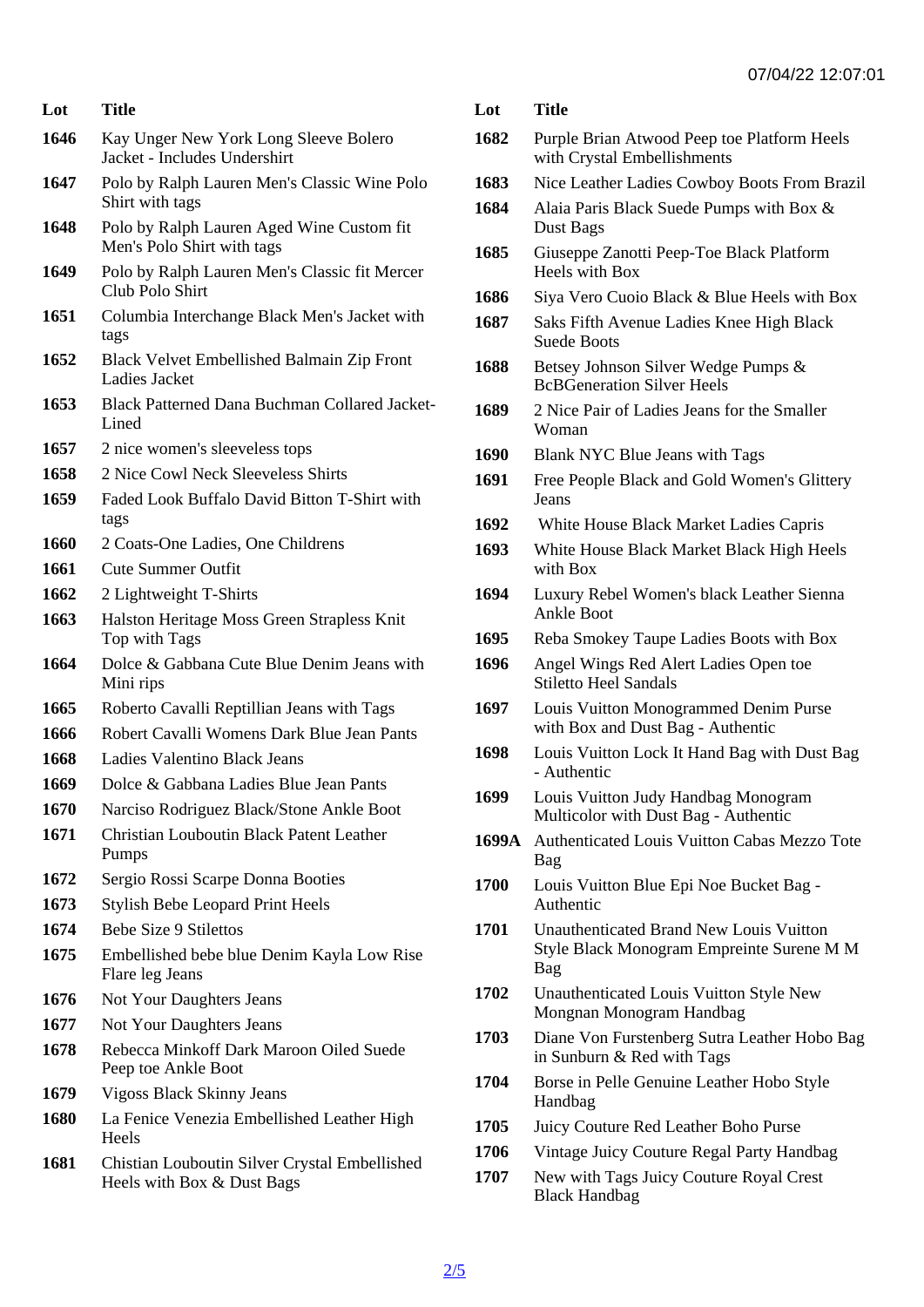- Lot Title
- 1708 Juicy Couture Velour Turquoise Splendor Tote and Wallet
- 1708B Coach Poppy Series Wristlet
- 1708C Vera Bradley Hipster Crossbody Purse
- 1709 Juicy Couture Turquoise Perfectly Packed Hoodie and D/S Pants with Tags
- 1710 Juicy Couture Lolita Ladies Sunglasses and Case
- 1711 Cartier Rimless Wooden Sunglasses with Case & Box
- 1712 Black Bvlgari Limited Edition Sunglasses with Swarovski Crystals on Both Sides with Case
- 1713 Brglari Rimless Women's Shield Gradient Sunglasses with Case and Original Box not authenticated
- 1714 Vintage Versace Rimless Sunglasses
- 1715 Tom Ford "Iris" Sunglasses with Case (Not Authenticated)
- 1717 Chloe Tortoise Sunglasses with Case, Box & Cleansing Cloth
- 1718 New Chrome Hearts Fix 1 Brown Unisex Sunglasses (Not Authenticated)
- 1719 New Roberto Cavalli Women's Brown "Caph" Sunglasses (Not Authenticated)
- 1720 Alexander MQueen Sunglasses
- 1721 Roberto Cavalli Balsamina Women's Purple Sunglasses with Case (Not Authenticated)
- 1722 Roberto Cavalli Edera Sunglasses with Case
- 1723 Valentino Light Gold Studded Sunglasses with Case (Not Authenticated)
- 1724 Maison Francis Kurkdjian Oud Velvet Mood Extrait de Perfume (in Sealed Box)
- 1725 Precision Chanel Body Excellence Firming & Shaping Gel
- 1726 The Queen of Sheba Perfume by Attar in Box
- 1727 Rosa Galore Perfume in Box
- 1728 Penhaligon's "Luna" Eau de Toilette
- 1729 Guerlain Terracotta Sunless Self-Tanning Emulsion & 10 Bond No.9 New York Perfume **Samples**
- 1730 Burgi Diamond Dial Purple Swirl Watch with Watch Case
- 1731 Burgi Diamond Accent Crystal Fashion Ladies Watch (Not Authenticated)
- 1732 Burgi Diamond Swirl Pearl Satin Strap Ladies Watch (not authenticated
- 1733 Beautiful Swarouski Necklace and Earring Set-Lagoon Blue

Lot Title

- 1733B 2 Coach Gold Toned Bangle Bracelets
- 1734 Fitleist 2 Dozen Golf Balls in Boxes
- 1735 Ladies Size Medium Golf Gloves & Golf Club Cover
- 1736 Etonic Black and White Women's Golf Shoes
- 1737 New with Tags Adidas Ladies Golf Shoes
- 1738 Mens Tour 360 Adidas Golf Shoes
- 1739 Nike Power Channel Ladies Golf Shoes
- 1740 Womens Callaway Couture Moccasin Golf **Shoes**
- 1741 Ladies Tommy Bahama Golf Shoes
- 1742 Black Tail Essentials Pull on Skirt Active Ware with Tags
- 1743 Pink Pop Tail Essentials Pull on Skirt Active Wear with Tags
- 1744 2 Maggie Lane New with Tags Ladies Small **Skirts**
- 1744A New with Tags Ladies Tail Black Capris
- 1745 2 Nice Puma Ladies Active Outerware with tags
- 1746 New with Tags Ladies Small Nike Golf Shirt & **Skirt**
- 1747 New with Tags XS Ladies Black Golf Skirt
- 1748 Black Adidas Women's Climacoo/Skirt with Tags
- 1749 Nike Neon Green Half Zip Dri-Fit Golf Top with Tags
- 1750 New with Tags Ladies Ultramarine Skort
- 1751 New with Tags Womens Size 2 Nike Golf Shorts & Small Shirt Nike
- 1752 Lime Green Zero Restriction Ladies Full Zip Hoodie with Tags
- 1753 New with Tags Ladies Nike Golf Skirt Set
- 1754 2 Nice Ladies Golf Skirts with Tags
- 1755 White, Black, Red Tail Activewear Sleeveless Golf Top with Tags
- 1756 Nike White/Lime Trim Golf Skirt with Tags
- 1757 3 Nice Small Ladies Golf Shirts with Tags (see all pics)
- 1758 New with Tags Maggie Lane Shorts & Capri Ladies
- 1759 New with Tags Ladies Skirt & Shorts
- 1760 New with Tags Nike Golf Tour Performance Ladies Shorts
- 1761 Annika Cutter and Buck Golfing Skirt with Tags
- 1762 Tail Essential Fit Chino Tailored Short
- 1763 Lime Ralph Lauren Polo Skirt with Tags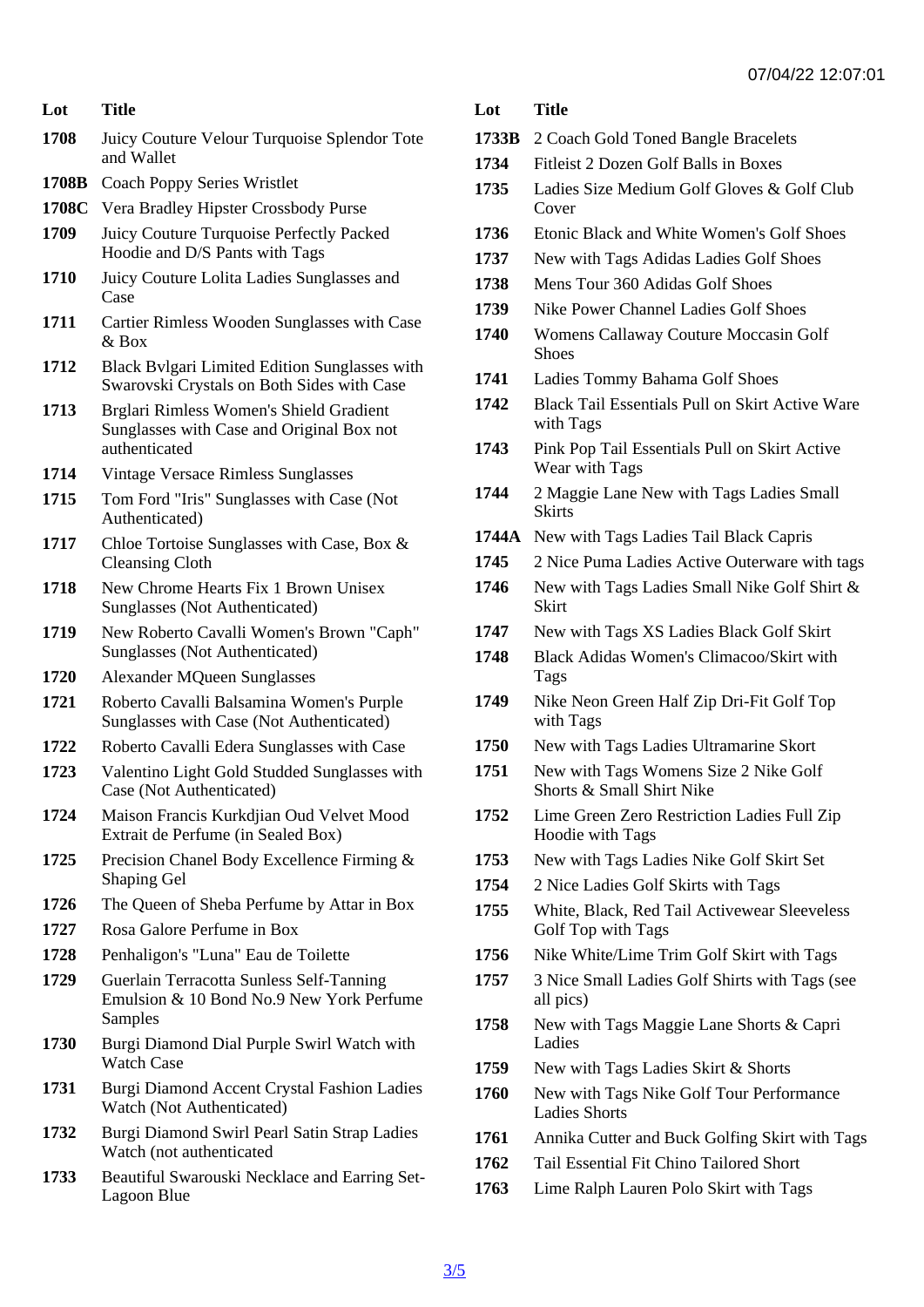07/04/22 12:07:01

- Lot Title
- Cute Nike Golf Outfit with Tags
- New with Tags Tail Active Wear Ankle Pant
- New with Tags Ladies Adidas Top & Tail Tech Pants
- 2 Piece Golf Outfit for Women with Tags
- 2 Nice Nike Women's Golf Tops with Tags
- 3 Nice Pieces of Ladies Golf Clothing
- Colorful Pink Golfing Clothes for Women with Tags
- New with Tag Kate Lord White Skort
- 1772 New with Tags Ladies Tail Skort
- New with Tags Ladies Nike Skort
- New with Tags Ladies PGA Tour Golf Shorts
- Cute White and Purple Woman's Golf Outfit
- Ladies Size 4 Skirt & Pants
- 4 Ladies Small Skirts & 1 XS Top
- Ladies Size Medium Skorts & Jacket
- Ladies Golf Tops (Over 8)
- Ladies Size Large Tops & Size 8 & 10 Bottoms
- 2 Nice Large Women's Sweaters
- 2 Cute Designer Sweaters
- Alberto Makali Leopard Moto Asymmetric Zip Jacket
- Juicy Couture Pink Sweatshirt
- Juicy Couture Turquoise Sweatshirt
- Juicy Couture Navy Sweatshirt
- White House Black Market Animal Print Pencil **Skirt**
- Work Order by Berek Women's Dress Pants
- Nycc Women's Dress Pants
- Polo by Ralph Lauren Long Sleeve Hooded Custom Fit Men's Polo Shirt
- Josie Natori Women's 100% Silk Chemise with tags
- Nice Robert Cavalli black and Animal Print Ladies Top
- Black Boston Proper Wide Leg Pants
- Nice Female Torso Mannequin on Stand
- Robert Cavalli Reptillian Jeans with Tags